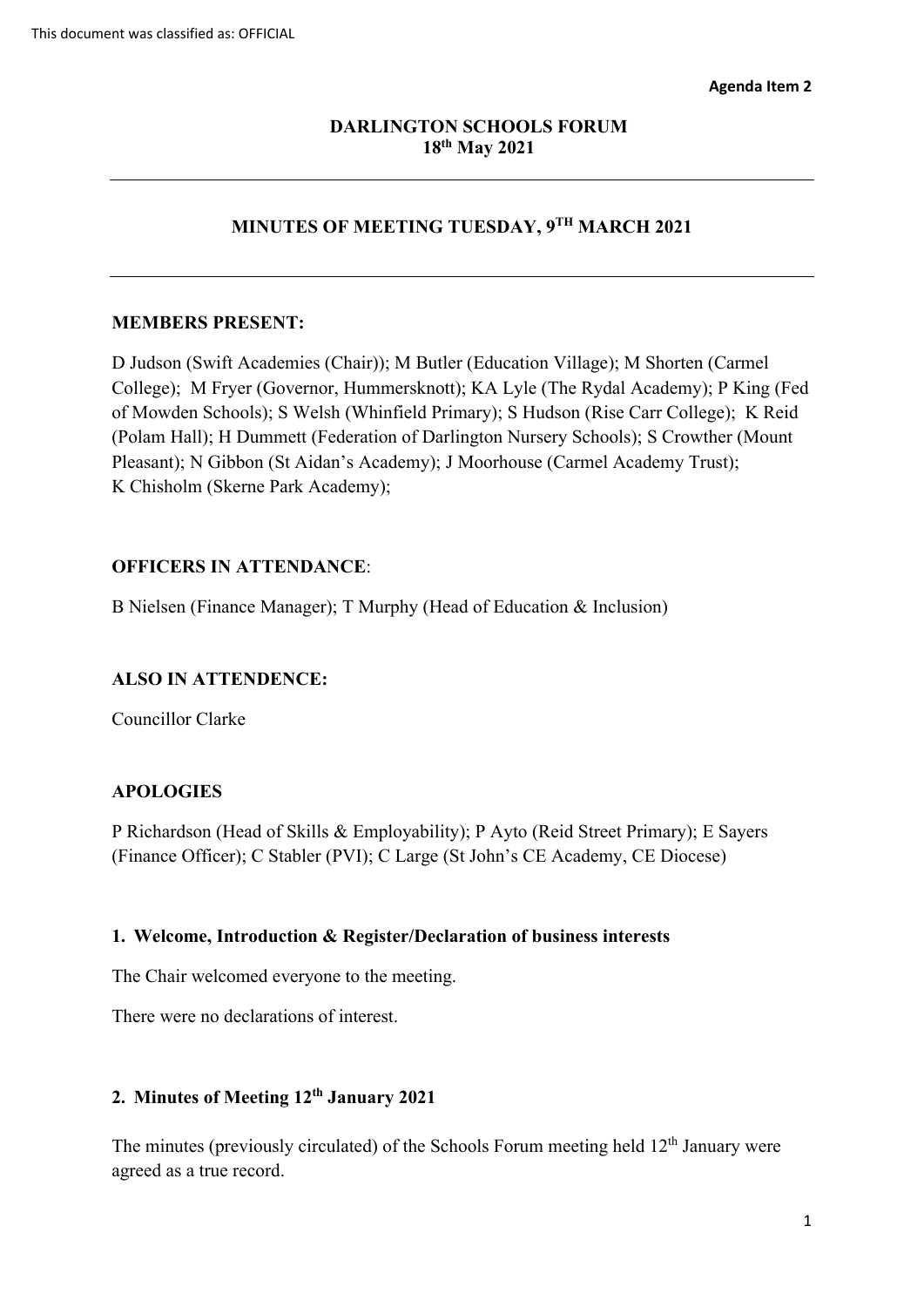# **2.b Matters Arising following the meeting 12th January 2021**

The Finance Manager outlined items in the previously circulated report.

The following key items were highlighted to the Forum:

- The school funding formula had been approved by ESFA on  $3<sup>rd</sup>$  February
- The High Needs budget for 2021/22 was confirmed
- The Early Years formula hourly rates were confirmed.

### Recommendations

- Forum noted the high needs budget for 2021/22
- Forum noted the early years funding formula rates for 2021/22

# **3. Budget Update 2020/21**

The Finance Manager outlined items in the previously circulated report highlighting the changes to the budget and the current projected budget position.

The following key items were highlighted to Forum:

- The central schools block was projected to be further underspent by £17,600 to £40,445 at the end of the financial year.
- The high needs block is projected to be overspent by £823,000 in year an increase of £28,00 on previous reports.
- The early years block is estimated to be underspent by  $£100,000$  as previously reported, however changes to the final funding for 2020/21 are likely to reduce the underspend due to less children accessing placements during lock down.

Overall, the in-year budget for 2020/21 is currently projected to be overspent by £600,855.

The overall estimated budget position for 2020/21 is a deficit of £5,395,263 once the deficit from 2019/20 has been included.

## Recommendations

Forum noted the current budget position

Forum noted the ongoing pressures within high needs budgets.

## **4. High Needs Update**

The Finance Manager outlined the key points in the previously circulated paper regarding the DfE's consultation titled "Review of national funding formula for allocations of high needs funding to local authorities: changes for 20222-23".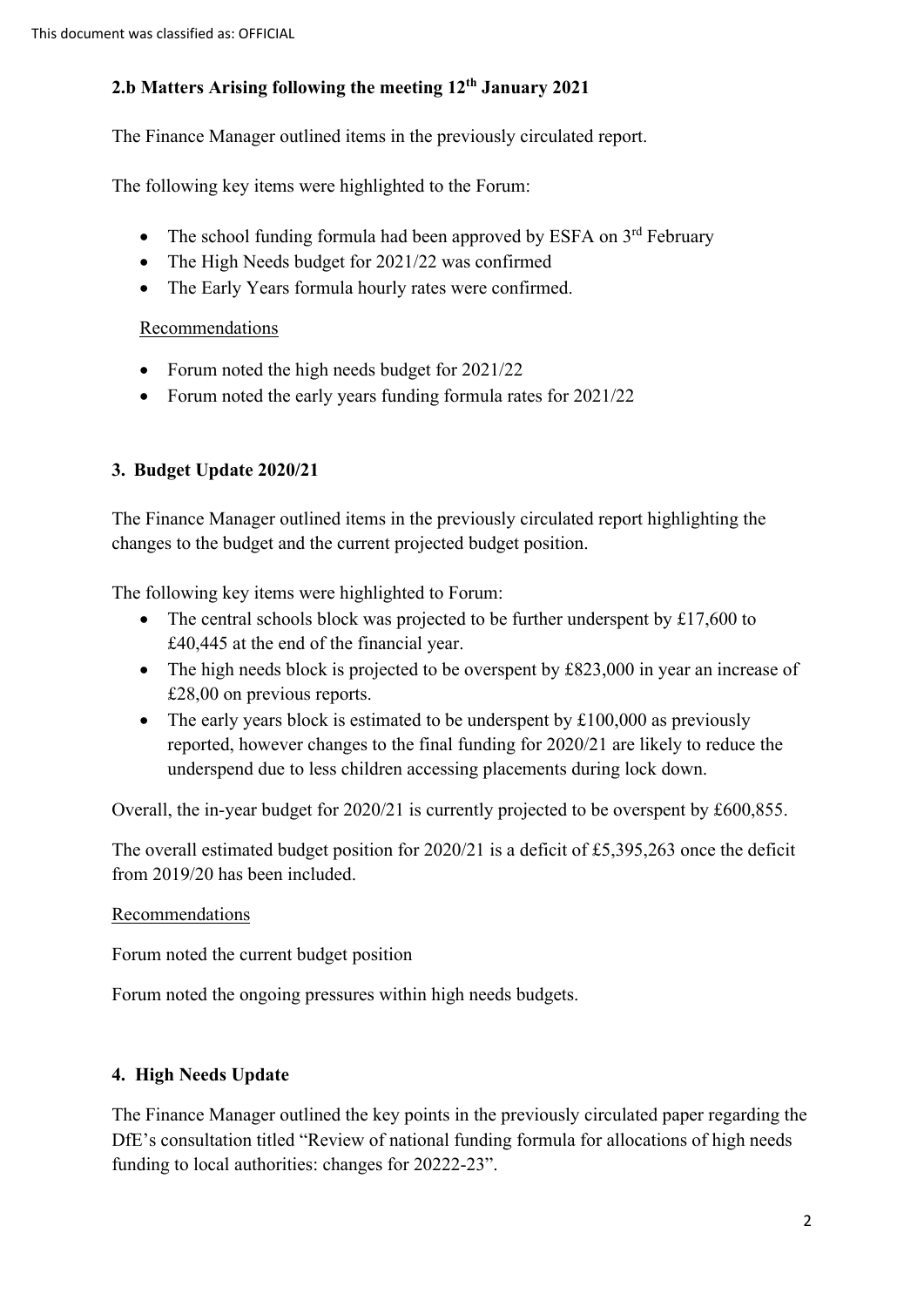Forum members and schools were encouraged to respond to the consultation.

Discussion followed regarding the questions and points in the consultation. Points raised included.

- The expected outcome of the various options in the questions for Darlington
- The need for a unified response for Darlington
- in the final outcome. • That as many responses as possible are encouraged to give Darlington a larger voice
- That further SEN consultations are expected from the DfE and how these interlink

The Head of Education & Inclusion updated the Forum with regard to the two new high needs facilities opening at Redhall Primary and Rise Carr College, as well as progress on the Tees Valley Free school.

 recovery plan figures (both the DfE template and Darlington's monitoring plan) The Finance Manager outlined the key elements to the previously circulated high needs

Discussion followed with the following key points raised.

- progressing. • The Tees Valley Free school is in progress to open September 2022, with 20 places for Darlington. An update will be given at a future Forum on how the school is
- • Redhall the build is complete with hand over expected soon. Rise Carr is under construction with completion date to be confirmed.
- • How the planned savings would be reported to Forum in particular, out of area/independent placements
- Safeguards within the system to ensure new capacity does not cost the same as existing out of area placements
- Funding rates in Darlington and the ability to influence the rate for the Tees Valley Free school
- Possible changes following the DfE high needs strategy
- The need to ensure children receive the support they need, but within funding available.

## Recommendations

Forum noted the DFE consultation

Forum noted the high needs budget deficit recovery plan.